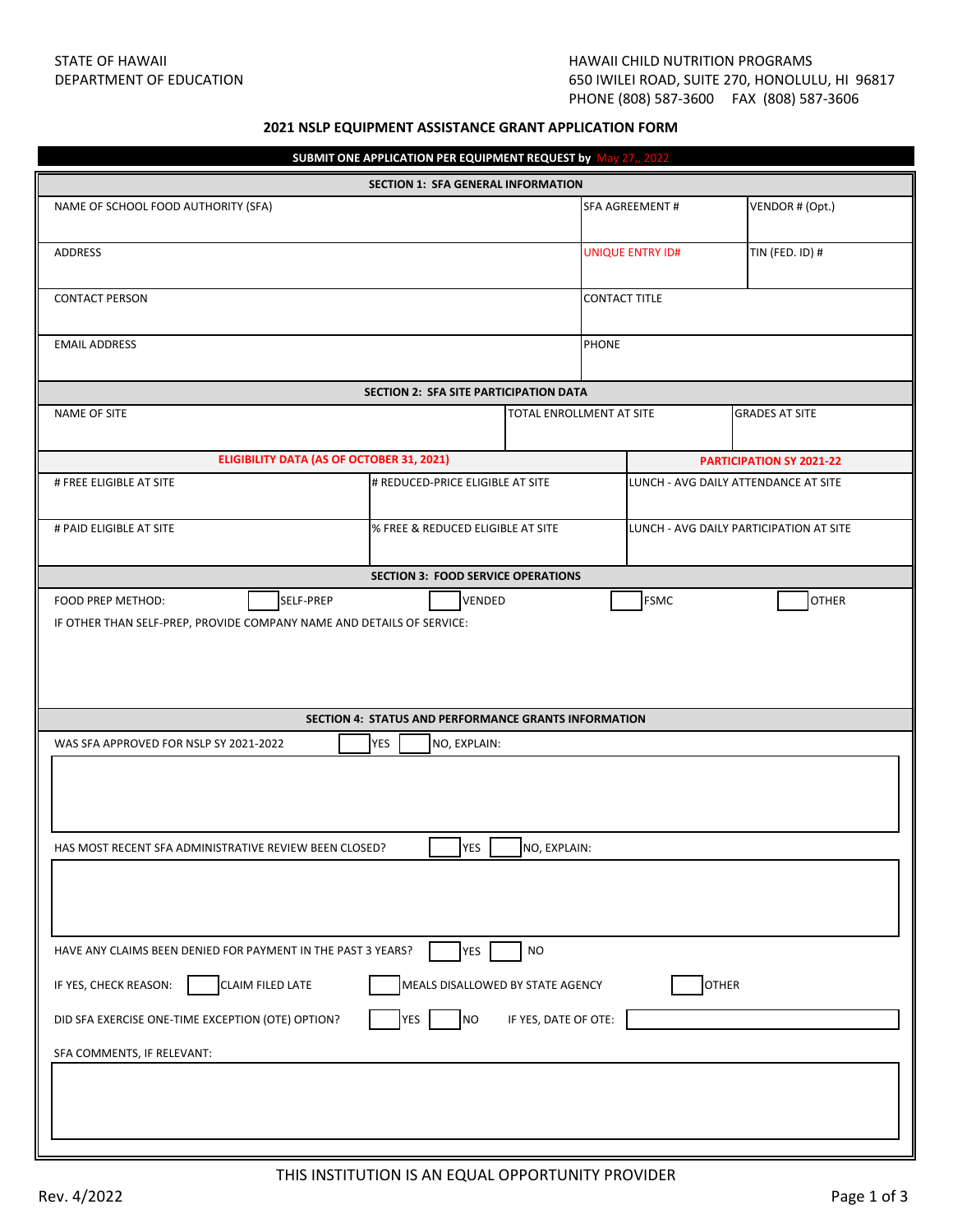## STATE OF HAWAII HAWAII CHILD NUTRITION PROGRAMS<br>DEPARTMENT OF EDUCATION NUTRITION AND SOLUTE AND ASSOCIATED AND ARREST OF THE 270, HONOLUL 650 IWILEI ROAD, SUITE 270, HONOLULU, HI 96817 PHONE (808) 587-3600 FAX (808) 587-3606

| <b>SECTION 5: NSLPE GRANT ELIGIBILITY CHECKLIST</b> |                                                                                                                                                                                                    |                                       |                                                                                                  |                              |                               |            |                     |  |  |
|-----------------------------------------------------|----------------------------------------------------------------------------------------------------------------------------------------------------------------------------------------------------|---------------------------------------|--------------------------------------------------------------------------------------------------|------------------------------|-------------------------------|------------|---------------------|--|--|
| А.                                                  | NSLP GRANT AMOUNT REQUESTED WITH THIS APPLICATION:                                                                                                                                                 |                                       |                                                                                                  |                              |                               |            |                     |  |  |
| В.                                                  | DID SFA RECEIVE ARRA EQUIPMENT ASSISTANCE GRANT FUNDS?                                                                                                                                             |                                       | <b>YES</b>                                                                                       | <b>NO</b>                    |                               |            |                     |  |  |
| C.                                                  | NO IF YES, MOST RECENT YEAR<br><b>YES</b><br>DID SFA RECEIVE NSLPE ASSISTANCE GRANT AWARD IN THE PAST?                                                                                             |                                       |                                                                                                  |                              |                               |            |                     |  |  |
| D.                                                  | <b>YES</b><br><b>NO</b><br>WILL EQUIPMENT REPLACE EXISTING EQUIPMENT?                                                                                                                              |                                       |                                                                                                  |                              |                               |            |                     |  |  |
|                                                     | IF YES, HOW OLD?                                                                                                                                                                                   | YRS. EXPLAIN CONDITION, IF PERTINENT: |                                                                                                  |                              |                               |            |                     |  |  |
|                                                     | IF NO, EXPLAIN THE LACK OF EQUIPMENT/WHAT IS CURRENTLY BEING USED:                                                                                                                                 |                                       |                                                                                                  |                              |                               |            |                     |  |  |
|                                                     |                                                                                                                                                                                                    |                                       |                                                                                                  |                              |                               |            |                     |  |  |
| Ε.                                                  | FOR THIS CURRENT GRANT, THE THRESHOLD IS \$1,000 OR MORE. DOES SFA HAVE A CAPITALIZATION THRESHOLD FOR EQUIPMENT LESS THAN \$1,000?<br><b>YES</b><br>N <sub>O</sub><br>IF YES, WHAT IS THE AMOUNT? |                                       |                                                                                                  |                              |                               |            |                     |  |  |
| F.                                                  | WITHIN WHAT TIME FRAME CAN EQUIPMENT BE PURCHASED AND INSTALLED?                                                                                                                                   |                                       |                                                                                                  | 3 MOS                        |                               | 6 MOS      | <b>12 MOS</b>       |  |  |
| G.                                                  | WILL EQUIPMENT BE PART OF A STRATEGY ADOPTING LUNCHROOM CHANGES TO PROVIDE MORE CONVENIENCE AND APPEAL TO THE STUDENT?<br>YES, EXPLAIN WHAT IS BEING PLANNED:<br><b>NO</b>                         |                                       |                                                                                                  |                              |                               |            |                     |  |  |
|                                                     |                                                                                                                                                                                                    |                                       |                                                                                                  |                              |                               |            |                     |  |  |
| Η.                                                  | HAS OTHER FEDERAL, OR STATE/LOCAL FUNDING FOR EQUIPMENT BEEN AVAILABLE TO THE SFAP<br>YES, EXPLAIN:<br><b>NO</b>                                                                                   |                                       |                                                                                                  |                              |                               |            |                     |  |  |
|                                                     |                                                                                                                                                                                                    |                                       |                                                                                                  |                              |                               |            |                     |  |  |
|                                                     |                                                                                                                                                                                                    |                                       |                                                                                                  |                              |                               |            |                     |  |  |
|                                                     |                                                                                                                                                                                                    |                                       | <b>SECTION 6: NSLPE GRANT FUNDS - PROPOSED USAGE</b>                                             |                              |                               |            |                     |  |  |
|                                                     | EQUIPMENT DESCRIPTION/SPECIFICATIONS:                                                                                                                                                              |                                       |                                                                                                  |                              | INSTALL AT WHICH SITE?        |            |                     |  |  |
|                                                     |                                                                                                                                                                                                    |                                       |                                                                                                  |                              |                               |            | PROPOSED TOTAL COST |  |  |
|                                                     |                                                                                                                                                                                                    |                                       |                                                                                                  |                              | # OF STUDENTS TO BENEFIT      |            |                     |  |  |
|                                                     |                                                                                                                                                                                                    |                                       | EQUIPMENT VENDOR BIDS (ATTACH BID SHEETS, EQUIPMENT INFORMATION SHEETS TO APPLICATION PROPOSAL): |                              |                               |            |                     |  |  |
|                                                     | <b>VENDOR</b>                                                                                                                                                                                      | <b>TIME FRAME</b>                     | UNIT COST                                                                                        | SHIPPING/<br><b>DELIVERY</b> | INSTALL/<br><b>DISPOSE</b>    | <b>TAX</b> | <b>TOTAL</b>        |  |  |
| 1.                                                  |                                                                                                                                                                                                    |                                       |                                                                                                  |                              |                               |            |                     |  |  |
| 2.                                                  |                                                                                                                                                                                                    |                                       |                                                                                                  |                              |                               |            |                     |  |  |
| 3.                                                  |                                                                                                                                                                                                    |                                       |                                                                                                  |                              |                               |            |                     |  |  |
|                                                     | <b>FOCUS AREAS OF EQUIPMENT USAGE:</b>                                                                                                                                                             |                                       |                                                                                                  |                              |                               |            |                     |  |  |
| L.                                                  | IMPROVE NUTRTION AND QUALITY OF FOODSERVICE MEALS BY:                                                                                                                                              |                                       |                                                                                                  |                              |                               |            |                     |  |  |
|                                                     | PROVIDING MORE FRESH FRUITS AND/OR VEGETABLES AT MEALS                                                                                                                                             |                                       |                                                                                                  |                              |                               |            |                     |  |  |
|                                                     | <b>COOKING FROM SCRATCH</b>                                                                                                                                                                        |                                       |                                                                                                  |                              | MOVING AWAY FROM VENDED MEALS |            |                     |  |  |
|                                                     | REPLACING FRIED FOODS BY USING NEW EQUIPMENT                                                                                                                                                       |                                       |                                                                                                  |                              | ALLOWING FOR MORE LOCAL FOODS |            |                     |  |  |
|                                                     | OTHER EXPLAIN:                                                                                                                                                                                     |                                       |                                                                                                  |                              |                               |            |                     |  |  |
|                                                     |                                                                                                                                                                                                    |                                       |                                                                                                  |                              |                               |            |                     |  |  |
|                                                     |                                                                                                                                                                                                    |                                       |                                                                                                  |                              |                               |            |                     |  |  |